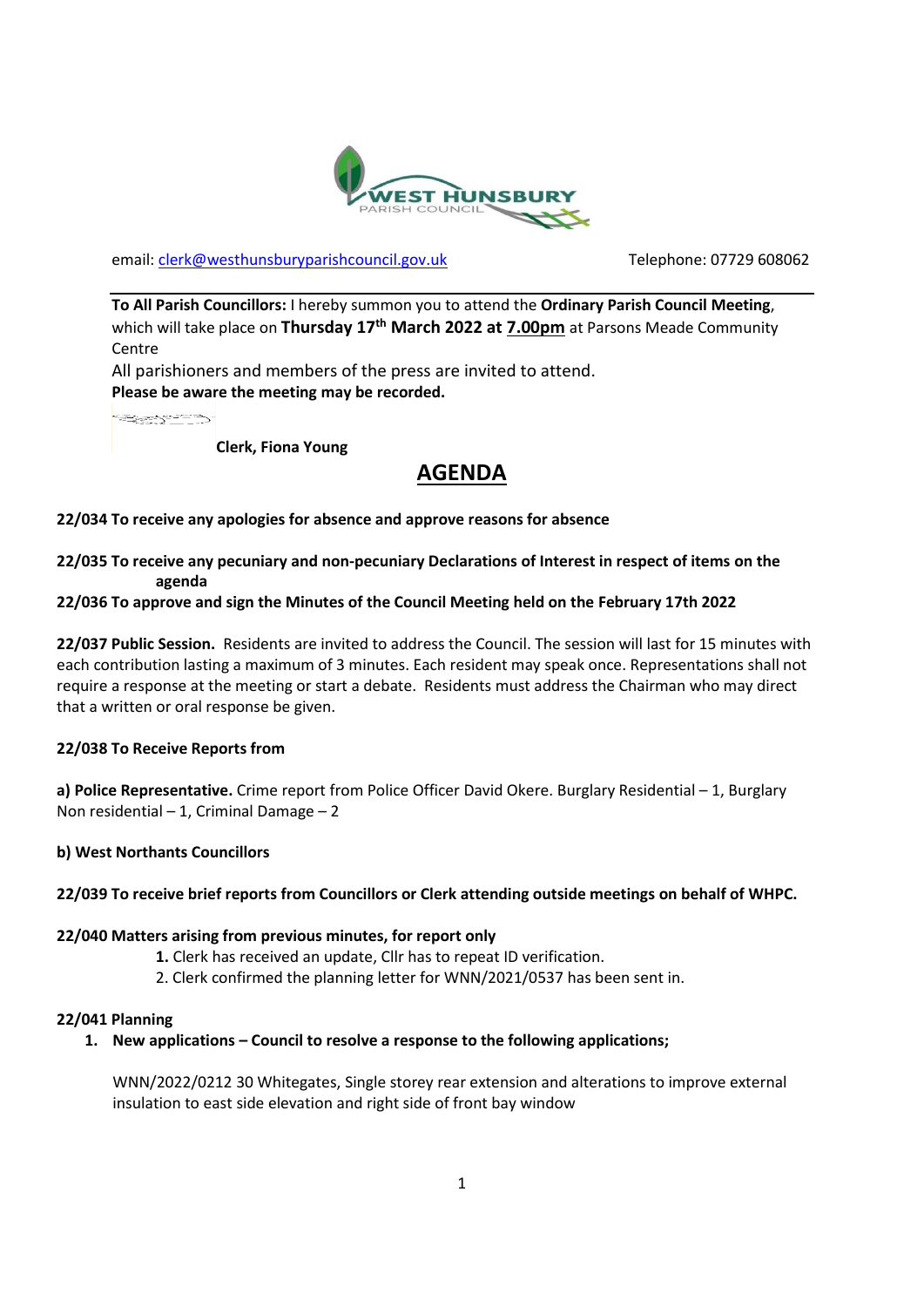[http://planning.northamptonboroughcouncil.com/planning/search-](http://planning.northamptonboroughcouncil.com/planning/search-applications?civica.query.FullTextSearch=west%20hunsbury#VIEW?RefType=PBDC&KeyNo=114286)

[applications?civica.query.FullTextSearch=west%20hunsbury#VIEW?RefType=PBDC&KeyNo=114286](http://planning.northamptonboroughcouncil.com/planning/search-applications?civica.query.FullTextSearch=west%20hunsbury#VIEW?RefType=PBDC&KeyNo=114286)

## **22/042 Staffing**

1. Council to approve the national pay increase for Local Government employees as detailed in the recent Ncalc mini update, this increase is for the financial year April 1 2021 – March 31<sup>st</sup> 2022 and is 1.75%

2. Resolution to backdate the increase in the Clerks pay to April  $1<sup>st</sup>$  2021, the total amount payable is £178.75 before deductions.

3. Resolution to engage a payroll provider to oversee the Clerks payroll and HMRC payments.

#### **22/043 Finance**

#### **1. Resolution to approve the payments tabled below including those for the Jubilee Event.**

| Payable to         | <b>Details</b>                                 | Amount £ |
|--------------------|------------------------------------------------|----------|
| F Young            | Salary                                         | 899.32   |
| <b>HMRC</b>        | Tax and NI                                     | 314.96   |
| 21CC Group         | Jubilee Beacon                                 | 588.00   |
| AE Hire            | Marquee hire for the Jubilee – smaller marquee | 600.00   |
| <b>SLCC</b>        | Online Practitioners Conference (% shared      | 50.00    |
|                    | between 2 councils)                            |          |
| <b>Odin Events</b> | Climbing Wall for Jubilee 50% deposit          | 405.00   |

#### **2. Approval of the bank reconciliation statement below**

Bank reconciliation February 28<sup>th</sup> 2022 – Balance at April 1st 2021 £68,152.01 less payments £ £25,397.24 plus receipts £ £26,259.70 = £ £69,014.47 Bank accounts at 28.02.2022 £ £23,812.10 plus £ £45,202.37 = £ £69,014.47

#### **3. Confirmation that the internal controls councillor has completed the checks to the payments.**

#### **22/043 Community Events – Cllr Hook**

- 1. To receive a report from the Community Events Committee
- 2. PA System, to discuss and agree action.

#### **22/044 Jubilee Bench - Cllr Squires**

1. Resolution to purchase a commemoration bench and agree where to site it.

#### **22/045 Ncalc Asset Mapping Project**

1. To receive an update from the working party and Clerk

#### **22/046 Footpath working group – Cllr Barker**

1. Review the Terms of Reference of the Working Group and resolution to agree next steps.

# **22/047 Claystones Open Space- Cllrs Barker & Macey**

1. To review progress made so far and resolution to agree next steps.